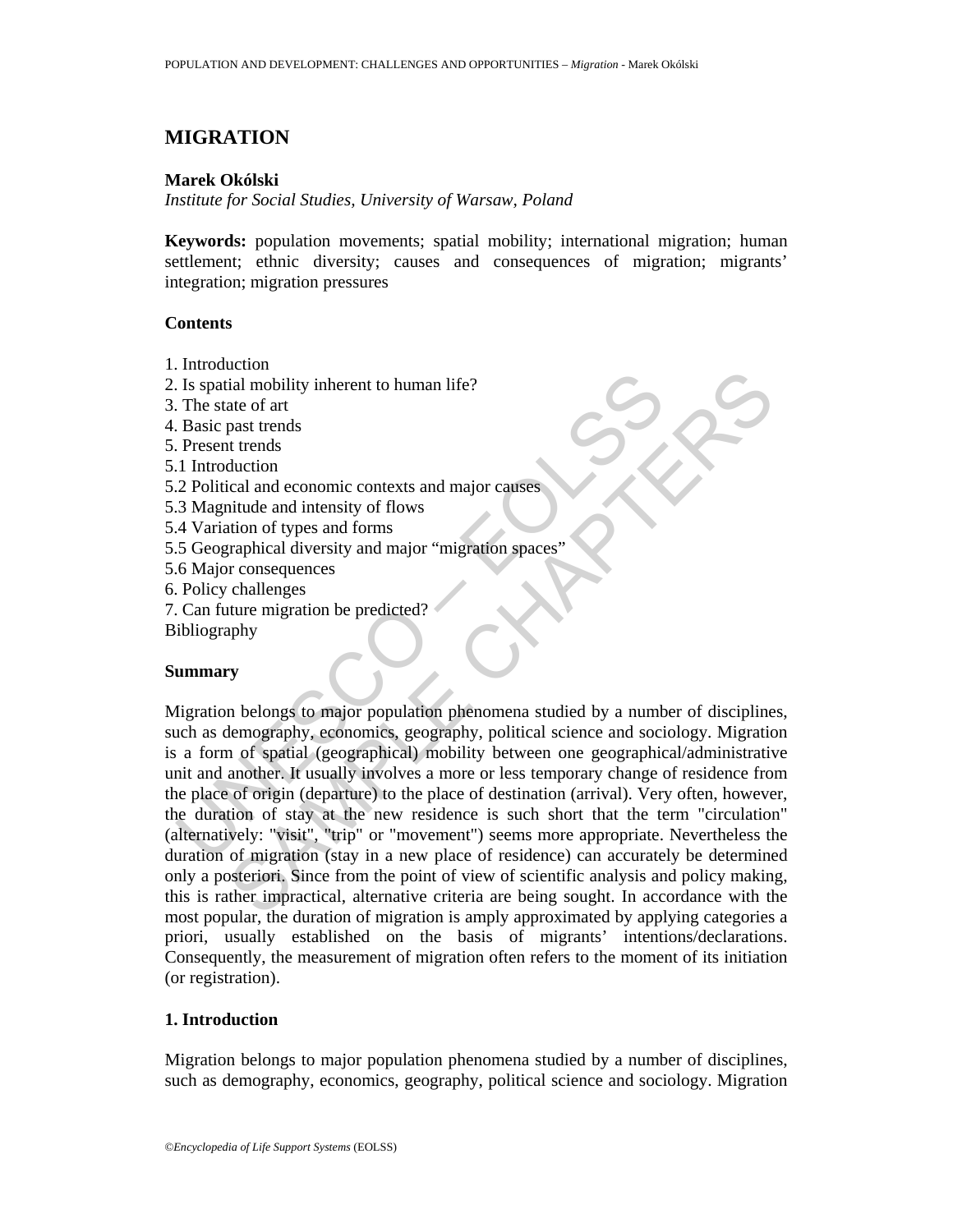is a form of spatial (geographical) mobility between one geographical/administrative unit and another. It usually involves a more or less temporary change of residence from the place of origin (departure) to the place of destination (arrival). Very often, however, the duration of stay at the new residence is such short that the term "circulation" (alternatively: "visit", "trip" or "movement") seems more appropriate. Nevertheless the duration of migration (stay in a new place of residence) can accurately be determined only *a posteriori*. Since from the point of view of scientific analysis and policy making, this is rather impractical, alternative criteria are being sought. In accordance with the most popular, the duration of migration is amply approximated by applying categories *a priori*, usually established on the basis of migrants' intentions/declarations. Consequently, the measurement of migration often refers to the moment of its initiation (or registration).

iscipline-wise approach to spatial mobility allows for distinguis<br>analytical perspectives. First of all, it is perceived as a component (be-<br>orotality) of population change, both in terms of the size and distributie<br>econdl al perspectives. First of all, it is perceived as a component (besides fertility and perspectives. First of all, it is perceived as a component (besides fertility an (a) of population change, both in terms of the size and Discipline-wise approach to spatial mobility allows for distinguishing four basic analytical perspectives. First of all, it is perceived as a component (besides fertility and mortality) of population change, both in terms of the size and distribution of population. Secondly, spatial mobility is seen as socio-economic adaptation of individuals, households or more largely conceived communities, or in other words an adaptive process in response to evolving imbalances in the environment. Thirdly, it is viewed as a routine life-course event, not so much provoked by various and complex environmental imbalances but rather stemming from normal everyday experience of individuals passing through various phases of their life cycle. Final perspective sees spatial mobility as a rational behavior aiming at maximizing socio-economic well-being of the decision-making unit, be it household or family.

In turn, viewed from the perspective of the place of origin, migration is termed outmigration or outflow (or, in a more restrictive sense, pertinent to the settlement, emigration) whereas viewed from the perspective of the place of destination, it is termed in-migration or inflow (or, in a more restrictive sense, immigration). Another important distinction is made according to the permeability of administrative boundaries which the moving people need to cross. A particular case in this regard is international migration because as a rule moving from one country to another is subject to specific strict and politically-determined regulations which make (or attempt to make) the movements of people limited, controlled or manageable.

Defining of migration facts is much more arbitrary than the defining in case of other major population phenomena, such as fertility or mortality. This is because migration – as opposed to other population phenomena - is more a process, sometimes multi-stage one, than an event. In practice migration is defined and distinguished from other forms of spatial mobility by means of juridical/administrative criteria. Last but not least, the study of migration (including other forms of spatial mobility) is applicable only in the case of relatively settled populations.

The reminder of this paper starts from a brief discussion of the concept of migration as a part of human life. Then an evolution of modeling of and theorizing on spatial mobility is presented. This is followed by a description of basic past trends and relatively more comprehensive presentation of the present migration phenomena in the world. Next,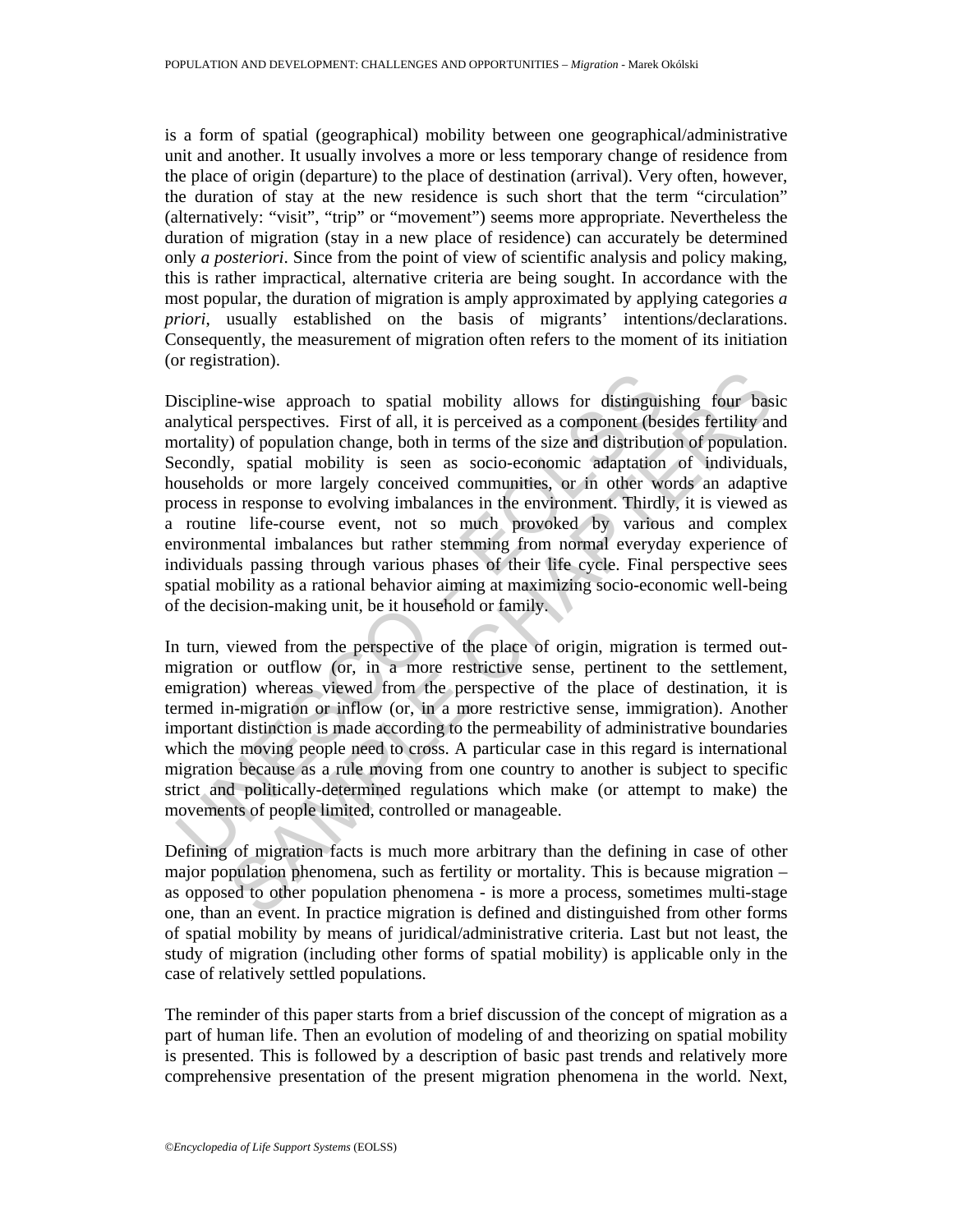major policy challenges that result from the current trends are examined. The paper closes with a succinct reflection on the future of migration.

### **2. Is spatial mobility inherent to human life?**

Unlike birth or death, migration does not necessarily occur in one's life. No doubt, humankind is territorially highly mobile; people almost constantly move, e.g. from home to work place. On the other hand, it appears - at least in present times, although with some exceptions (e.g. nomads) - rather immobile in the sense that people seem generally reluctant to stay away from home for a relatively long time. It has been rather common in modern history worldwide that a large part if not majority of the residents of individual administrative units (municipality, county, district, region, State, etc.) live their whole life without moving beyond the boundaries of those units.

eir whole life without moving beyond the boundaries of those units.<br>
herefore in the real world, irrespective of the intensity of spatial mo<br>
n particular) in the case of individual population, the mobility is rela<br>
eners ble life without moving beyond the boundaries of those units.<br>
in the real world, irrespective of the intensity of spatial mobility (migration<br>
ular) in the case of individual population, the mobility is relatively low in Therefore in the real world, irrespective of the intensity of spatial mobility (migration, in particular) in the case of individual population, the mobility is relatively low in the sense that only a tiny minority of people move within a conventional time unit (e.g. one year) or, sometimes, even over the life span. However, spatial mobility can be seen as not just a collective virtue but also as an individual predisposition. For in all populations, even those with extremely low migration rate, there are always highly mobile persons, ready to migrate under any circumstances. Those highly mobile, no matter what is their actual proportion in the population, are very influential as very often they are followed by many more, by their nature less mobile, persons. By this, migration is a chain phenomenon whereby each actual migrant paves the way for other migrants from a given locality/community.

# **3. The state of art**

A systematic study of spatial mobility started with works of Ernest Ravenstein presented (in 1885 and 1889) to the Royal Statistical Society which claimed the existence of the laws of migration. What in particular has been evidenced in those works were: an inverse relationship between the flow size and the distance (but at the same time, a direct relationship between the intensity of migration and the development of transportation means, and, generally, industry), a tendency to migrate sequentially in stages from localities of relatively low attraction to nearby localities of relatively high attraction, and diversified propensity to move among people representing different socio-demographic characteristics. Besides, it has been suggested that the main motive for migration is a desire to improve one's economic conditions. The "laws" developed by Ravenstein were in fact the generalizations arrived at by means of statistical analysis. The analysis, however, was based on the population census data from relatively limited number of countries and time span. Despite this and initial sharp criticism those "laws" evoked, in the course of time they have increasingly been substantiated or supported by many research undertakings world-wide.

In the 1940s a popular "gravity model" of migration has been developed (by Zipf, Kant and others) which states that migration volume is directly proportional to the population size in the places of origin and destination and inversely proportional to the distance between the pairs of places. The concept of a physical distance *per se* as a migration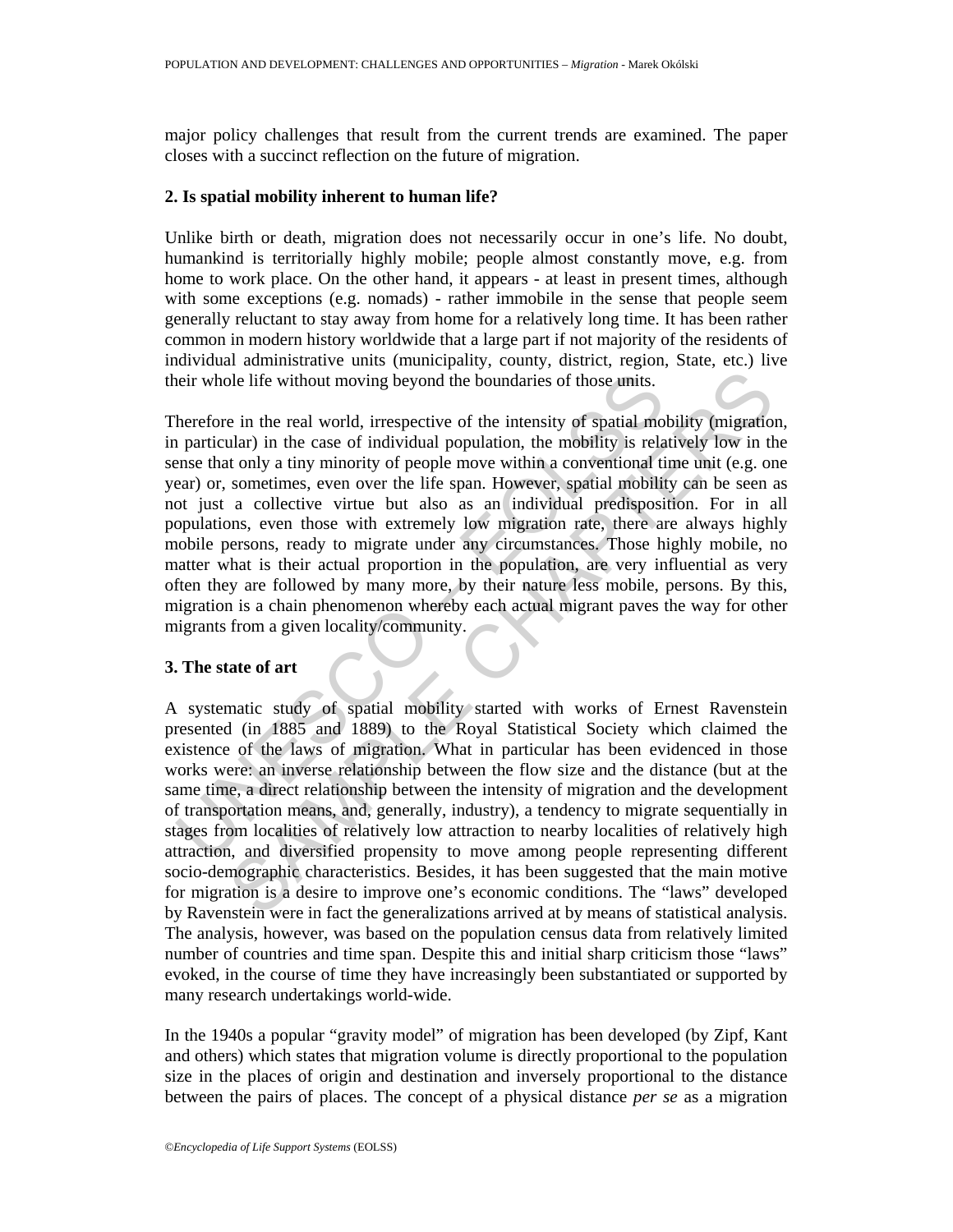determining factor was challenged by Stouffer (1940) who suggested that in the case of a given distance (from origin to destination) the number of migrants is directly related to the number of (attracting) opportunities in the place of destination and inversely related to the number of intervening opportunities (attraction of places located between the place of origin and destination). This gave rise to an even broader framework, known as the push-pull factors hypothesis (proposed by Lee in 1966). According to this framework, a propensity to migrate depends on the interplay of the factors of attraction present in the place of destination and the factors of expulsion (obstacles) in the place of origin. Ultimately, however, migration, which requires a strong stimulus to materialize, is additionally influenced by the intervening obstacles (e.g. administrative barriers) and individual characteristics of people. No matter how successful in describing the real population movements, various gravity and push-pull models proved unsatisfactory in their failure to explain the nature of migration, in determining why do the people migrate, and why they do so in the observed quantities and compositions. In response to that deficiency, two major (mutually independent) schools of thought emerged: economic and sociological. According to the former, the economic factors are solely responsible for making people move, whereas according to the latter it is social (migration) networks.

eir failure to explain the nature of migration, in determining wh<br>igrate, and why they do so in the observed quantities and composition<br>conomic and sociological. According to the former, the economic formolic and corologic lure to explain the nature of migration, in determining why do the peoplemental why they do so in the observed quantities and compositions. In response to eincompropertionely, two major (mutually independent) schools of th The economic explanation dates back to the 1930s (Hicks) when a postulate that the main cause of migration (as a means of the balancing of labor markets) is spatial wage differential was put forth. This was in line with Adam Smith's observation that migration for work stems from differences in the supply of and demand for labor in various places. At present, according to Harris and Todaro (1970), it all depends on the endowment of particular markets of labor relative to capital. Markets (regions, countries) with a high labor endowment relative to capital tend to have relatively low wages which prompts workers from those markets move to markets with relatively high wages. In dynamic perspective, however, the intensity of actual flows of labor depends on the degree of mutual economic co-operation/links between different places (regions, countries), particularly on the degree of liberalization of the trade and the freedom of capital flows. What directly follows from the now popular Heckscher-Ohlin theorem, the more economically integrated these places, the higher level of labor productivity convergence, and, consequently, the wage rates convergence, and, ultimately, the less migration.

The concept of migration networks insists on a broader conception than just limited to the movements of labor. It emphasizes the role of family in generating migration flows and in migrants' insertion and integration in the place of destination (e.g. Hugo, 1981). First of all, migration of any household member might be due to a collective decision of that household. Secondly, frequently migrating family members follow in the footsteps of one of them who did it first. Third, kinship ties between migrants already established in the place (region, country) of destination and potential migrants in the place (region, country) of origin facilitate both the decision to migrate and the adaptation to conditions of the former (shelter, job, financial assistance, general guidance, etc.) in the initial period after arrival.

At a relatively more general level of analysis, migration is explained by modernization which combines the influences of such factors as demographic, economic, political,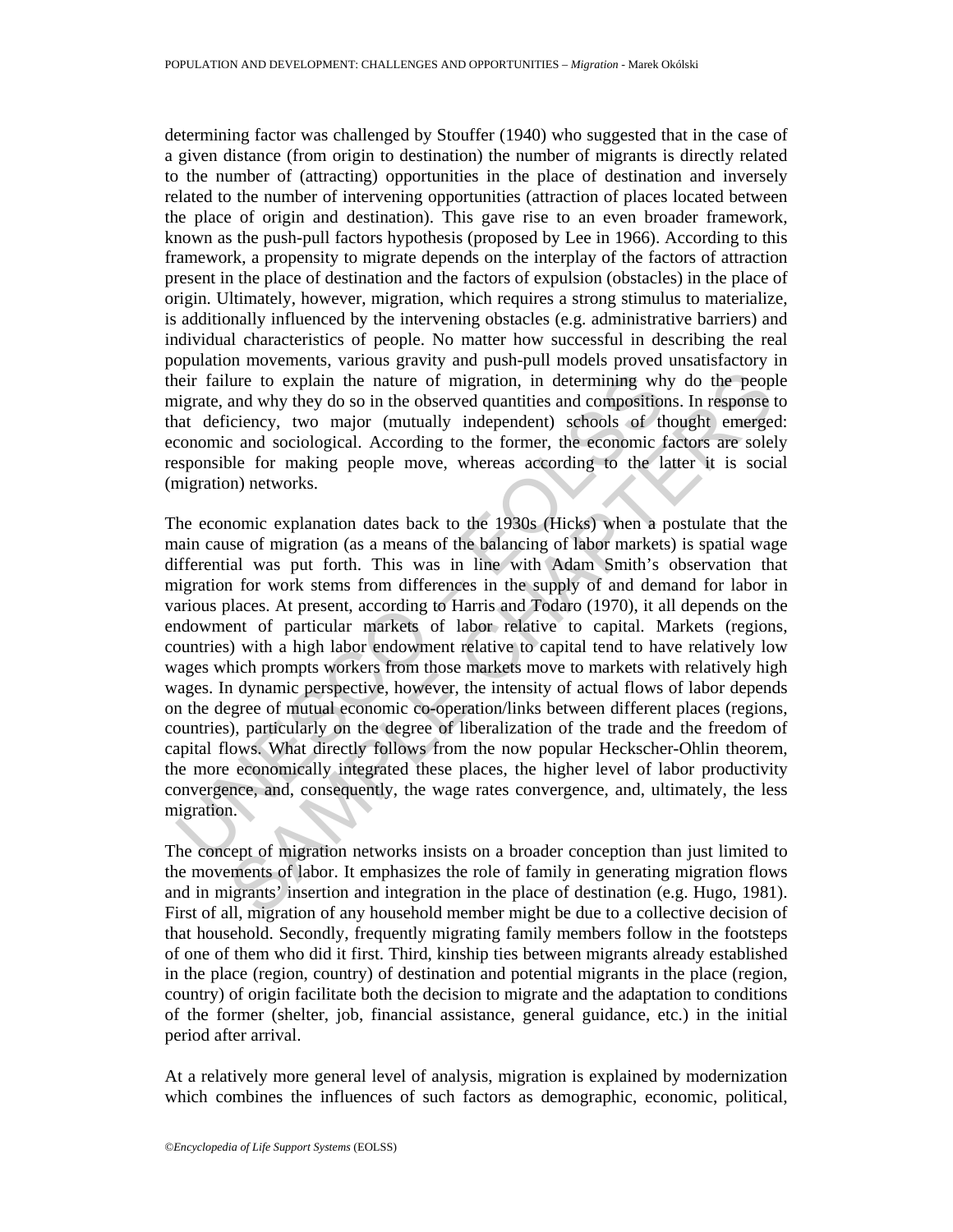social or psychological. Such at least is a postulate of the hypothesis of the mobility transition set forth by Zelinsky in 1971. According to that theoretical concept, which proved to be more pertinent to the more developed than the less developed societies, modernization implies specific changes in the patterns of spatial mobility. A major change has been a sudden rise in territorial mobility of people which had initially stemmed from two main factors: industrialization and the demographic transition. The former necessitates the transfer of a large part of (redundant) agricultural workers to industry where labor is in acute demand, and by the same token from rural to urban areas, whereas the latter produces sharply growing numbers of people to be reallocated. This universal and global process involves a number of interactive mobilities, including internal migration from villages to towns, international migration, town-to-town (or intra-urban) migration, circulation (various types of short-term mobility). The mobility transition hypothesis posits that in the course of modernization some types of mobility shrink due to the depletion of human resources (e.g. rural-urban), mobility of certain types is absorbed by other types of mobility (e.g. rural-urban or urban-urban migration by circulation), and ultimately a part of potential mobility is averted thanks to wider availability of services or technology improvements (e.g. electronic communication).

ansition hypothesis posits that in the course of modernization some trink due to the depletion of human resources (e.g. rural-urban), meas is absorbed by other types of mobility (e.g. rural-urban or urban y circulation), a h phyothesis posits that in the course of modernization some types of mobilities to to the depletion of hunan resources (e.g. rural-urban), mobility of certain taiworbed by other types of mobility (e.g. rural-urban), mobi Recently a considerable contribution to migration theory has been made with respect to international migration *per se.* Three general and global perspectives can be mentioned here as an illustration. The systems approach sees migration within the framework of mutually interwoven migration systems. Each migration system comprises a group of countries that have a relatively stable position of being either net sending or net receiving entities, and share a number of other characteristics. For instance, in case of a system comprising the destination countries, their level of development, institutional structure and cultural affinity are similar, and the level of political and economic integration is high, they receive migrants from the same systems comprising the countries of origin, and their migration policies are mutually consistent and collaborative. Such concept allows for linking various systems of sending and receiving countries, using more appropriate analytical tools, selecting given system-specific and more adequate explanatory variables, and including various pertinent feed-back mechanisms. On the other hand, according to Zolberg's (1981) political science perspective, migration can be perceived as basic conflict of interests between individuals considering migration and societies/States of departure and arrival. For one of viable choices faced by the persons who aim at maximizing their individual welfare is to be transferred from one political jurisdiction to another. The States in turn are, among other things, entrusted with the task of controlling the exit and entry of individuals and their membership in society as a means of maximizing collective welfare (along with other societal goals). The actual international migration depends on the degree of antagonism between individual interests represented by potential migrants and collective interests represented by the States (both of origin and destination). Finally, historical-structural perspective, proposed by Wallerstein (1974), offers an explanation of that migration by using a concept of the world capitalist system. Each State belongs to one of three segments of the system: core, semi-periphery and periphery, which are politically and economically linked in a specific hierarchic manner. That interdependence influences the direction and nature of foreign trade as well as the flows of capital and labor. For instance, a large migration occurs from the periphery to the core. This is so for two particular reasons. First, because economy of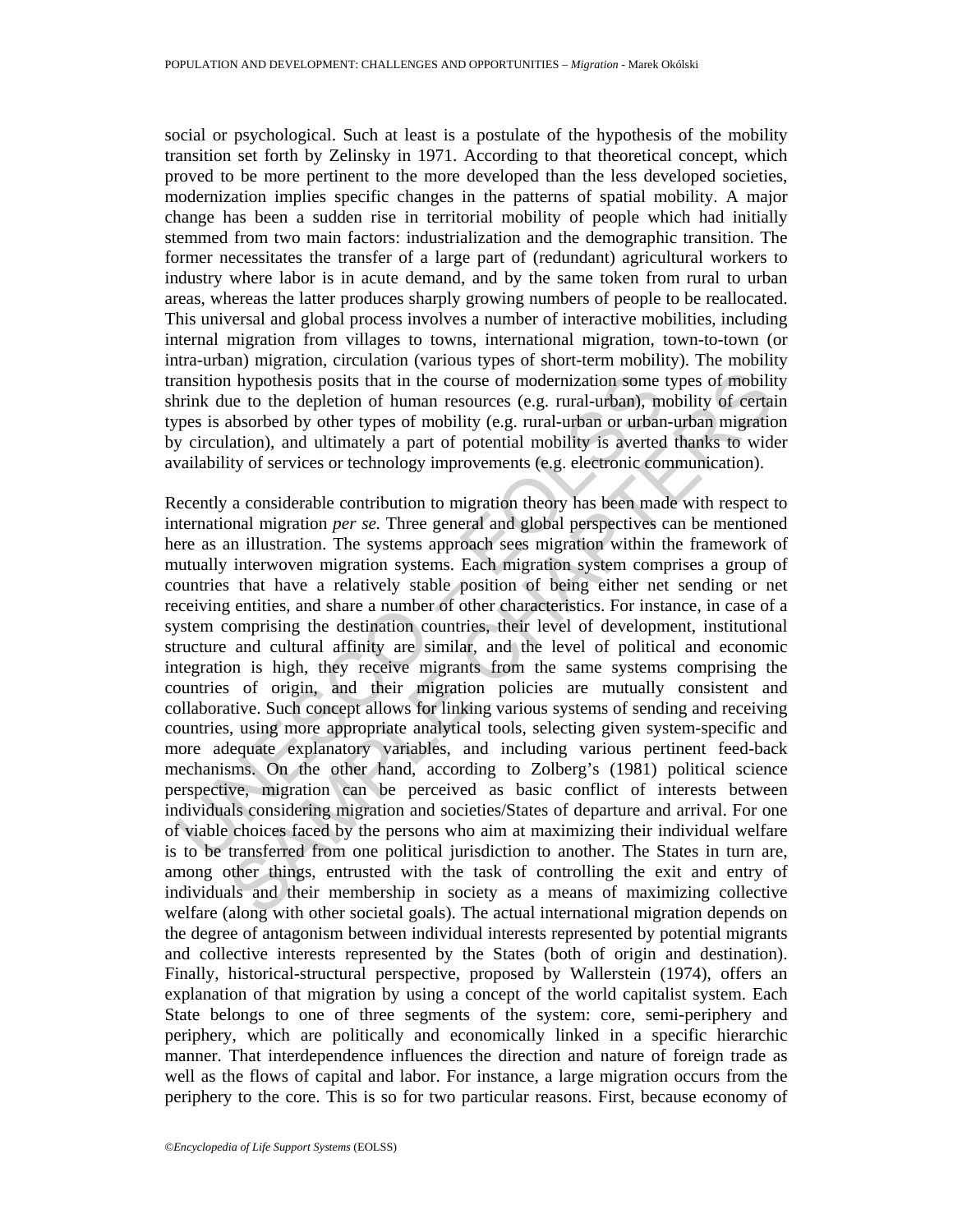the latter is characterized by relatively high unsatisfied demand for low-paid workers whereas economy of the former by relatively high surplus of labor ready to accept low wages. Second, individual States that constitute the core might be relatively strongly tied with particular periphery countries by their common colonial history which facilitates the periphery-to-core flows.

ie duality of labor market of the latter. Jobs in the secondary/\*infe<br>bor market in economies of the North often require very low skills,<br>nly associated with relatively low wages but also unatractive terms<br>wy prestige and ity of labor market of the latter. Jobs in the secondary,"inferior" segment chet a North of North of the North of the secondary, "inferior" segment cociated with relatively low wapse but also unattractive terms of employme In addition to these theories of rather broad focus, some others have been developed which refer to a fundamental question: why certain countries receive migrants while some others send migrants? As a representative of theories addressing the former, the dual labor market theory might be mentioned here. It argues (Piore, 1979), that given some level of unemployment everywhere in the world economy, the redundant labor from the South is attracted to the North (while the opposite does not occur) because of the duality of labor market of the latter. Jobs in the secondary/"inferior" segment of labor market in economies of the North often require very low skills, and they are not only associated with relatively low wages but also unattractive terms of employment, low prestige and low occupational/social status. This is why local workers, even if unemployed, are reluctant to take those jobs. On the other hand, seemingly the simplest means to overcome the labor scarcity, which is raising wages, is of limited applicability, if feasible at all, in this case. First of all, the prospects to change the low social status for workers attracted by a hypothetical pay raise will remain bleak anyway. Also, an increase in wages in that segment of the labor market would have been likely to affect the situation in the primary/"superior" segment. In order to maintain socially acceptable wage differentials, a pressure would have been exercised on wages in the latter, which would have ultimately increased the costs. Eventually, in the situation of acute labor deficit, employers find it rational to resort to recruitment of migrant workers originating from the South who are ready to disregard low prestige and accept low pay and precarious situation in the secondary sector.

In turn, the mechanism turning some countries in huge reservoirs of migrant workers is described by a theory known as the new economics of migration (Stark, 1991). Migration decisions, which are made collectively within household (family), tend to be relatively common in countries of the South (the less developed countries). This is so because in the South, the household in its strive to maximize economic welfare, encounters insecurity and constraints related to various institutional failures. On the one hand, it is highly exposed to risks resulting from the lack of institutional safeguards for individual households in the case of personal misfortune or natural disaster, and, on the other hand, due to underdevelopment of local capital markets and banking services, it has very limited access to money borrowing. In order to minimize those risks or to soften those constraints, the household adopts a strategy of diversifying economic/employment activities of its members. Migration by some household's members to another country, and particularly the remittances whose source is the employment of migrants in that country constitutes an important element in the diversity of household's members economic roles.

Irrespective on specific premises of individual theories, an underlying discussion on broad intellectual foundations for a migration theory is another important aspect of its development. Major researches' loci can be presented dychotomically according to four sources of opposition. According to the first of those sources, a view that migration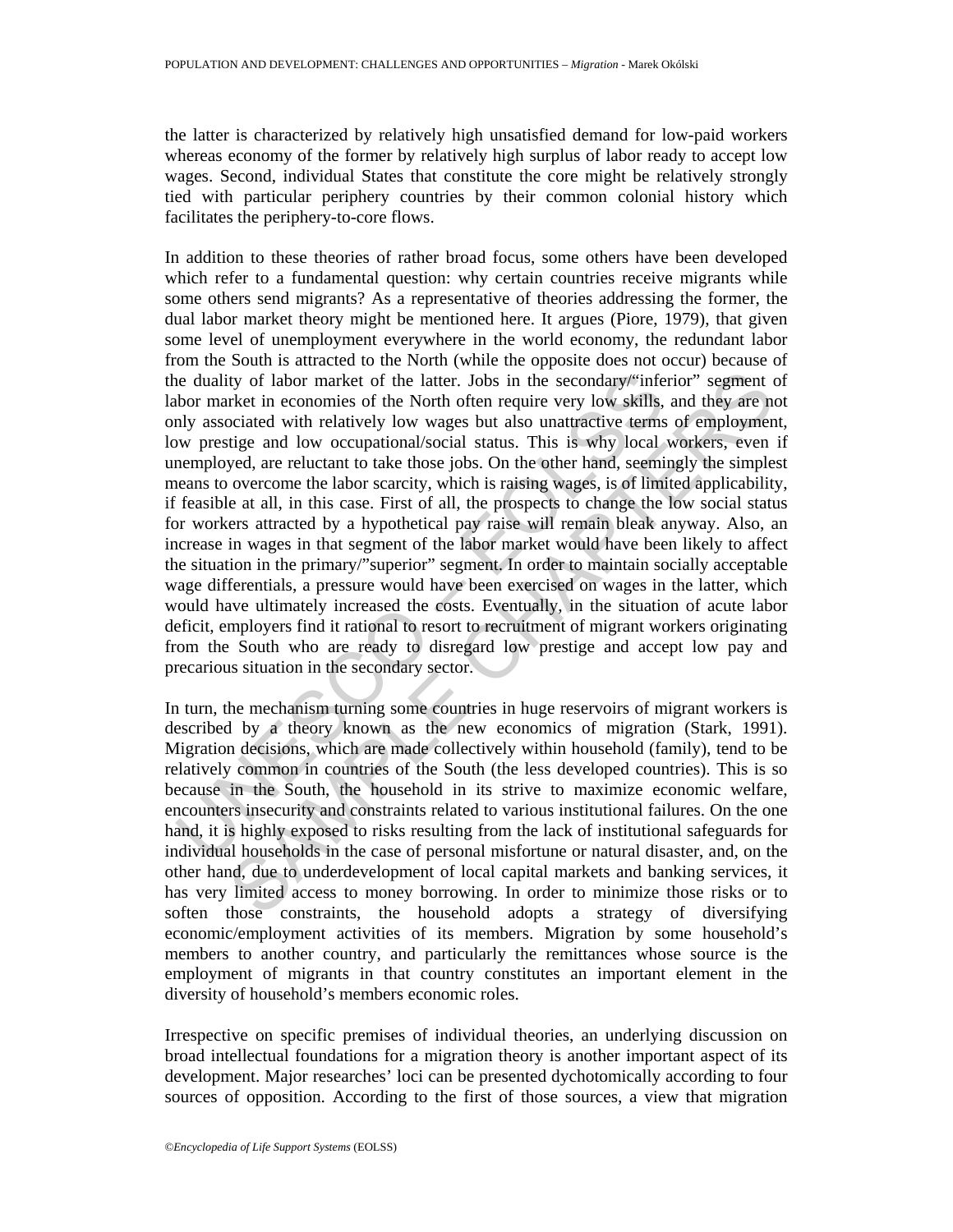models can and should be abstract and of general applicability (e.g. Ravenstein, Stouffer, Todaro) is challenged by a view that it is a historical process that cannot be abstracted in time of specific social processes (e.g. Wallerstein, Zelinsky). The second source, which concerns the mechanisms of migration, contrasts an opinion that migration is an aggregate outcome of relatively independent individual actions (e.g. Lee, Todaro) with an opinion that those actions are largely determined by structural changes in society (e.g. Portes, Zelinsky). Consequently, the third source juxtaposes the models which claim that the main actors in pursuing individual acts of migration are individual persons (e.g. Todaro), and those which claim that it is basically collective actions (and strategies) undertaken by households or families (e.g. Massey, Stark). Fourth and finally, the nature of migration determinants is such that some of them are applicable to the initiation of migration (e.g. Piore, Stark, Wallerstein) while some others to the perpetuation of migration (e.g. Massey, Taylor). At present there are still no clear paradigm nor a prevailing stream in migration theory.

thers to the perpetuation of migration (e.g. Massey, Taylor). At press<br>o clear paradigm nor a prevailing stream in migration theory.<br>he evolution of migration theory reflects the fact that during more tystematic migration the perpetuation of migration (e.g. Massey, Taylor). At present there are sti<br>paradigm nor a prevailing stream in migration theory.<br>
lution of migration theory reflects the fact that during more than a century c<br>
ic migrat The evolution of migration theory reflects the fact that during more than a century of systematic migration studies those studies have undergone significant change with regard to the construction of basic concepts, data sources, analytical approaches and techniques. The term "migration" means now something rather general from which, according to various geo-political, economic and geographical contexts, specific concepts are derived. Unquestionably, migration is conceived as a process, and whereas sometimes it is considered as being limited to an individual change of residence, it is more and more often seen as a long (even the life-long) and metamorphic chain of "events". On the other hand, from the point of view of decision-making and execution, migration unit can be either an individual or a group of persons (family, a team of workers, a group of community members or co-ethnics, etc.). Moreover, involuntary migration has emerged as a distinct separate concept in those studies. Finally, the concept of migration has become increasingly flexible as far as the time of individual migration and its legal status are concerned. In addition to traditionally conceived settlement or long-term movements, being as a rule of regular character, migration studies have more and more readily inquired into relatively very short-term movements, including those undocumented. All this has profoundly affected the requirements towards the data and research methods. A major change has been a gradual drifting away from official records (population census, population registry, etc.) as the main source of information to the advantage of specialized surveys. By this, linking the data on departures with the data on arrivals and tracing the total process of migration of an individual or a group of persons have become feasible, and a relative importance of qualitative data for migration studies has greatly increased.

Ethnosurvey might be cited here as an example of a complex new approach to the migration study, with its specific concepts, data sources and techniques of analysis. It is a multi-method approach to data design, collection, processing and analysis that simultaneously and in a complementary way applies ethnographic and survey procedures. The ethnosurvey involves a study in a number of purposefully selected migrant communities in regions (countries) of origin and destination. A pioneering effort has been made by Massey (and a team) who in 1987-1992 carried out a study in 25 communities of migrants departure (western Mexico) and at the same time in a number of places of those migrants' destination (the United States).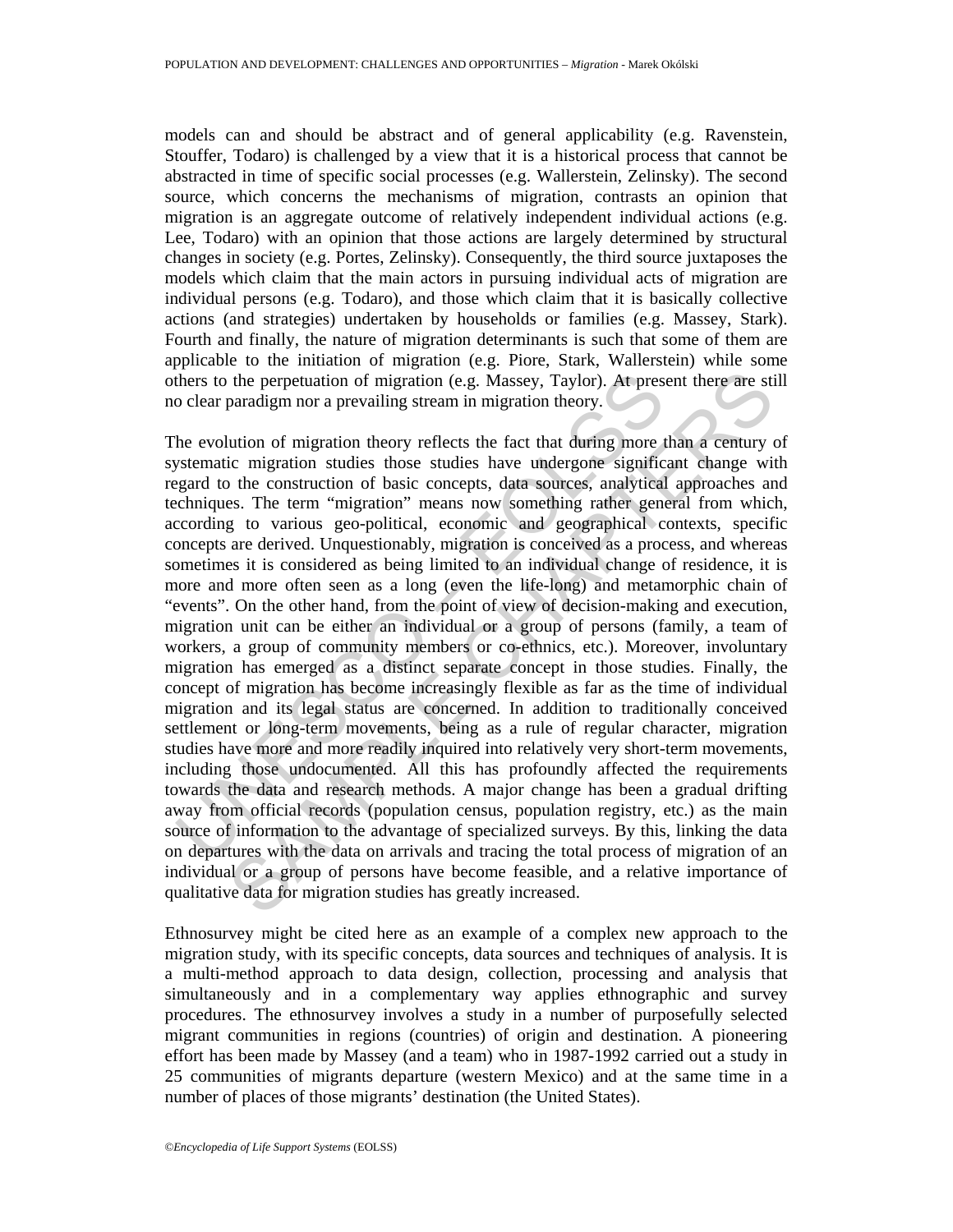- -
- -

# TO ACCESS ALL THE **23 PAGES** OF THIS CHAPTER, Visit[: http://www.eolss.net/Eolss-sampleAllChapter.aspx](https://www.eolss.net/ebooklib/sc_cart.aspx?File=E1-13-01-05)

#### **Bibliography**

Arango J. (1998). Migrants in Europe: between integration and exclusion. Conference on International Migration: Challenges for European Populations. Bari, Italy, 25-27 June

Bogue D.J., E.E. Arriaga and D.L. Anderton (eds.) (1993). *Readings in Population Research Methodology*, vol. 4: *Nuptiality, Migration, Household and Family Research*, 473 pp. Chicago, Ill., USA: Social Development Center

Castles S. and M.J. Miller (1993). *The Age of Migration: International Population Movements in the Modern World*, 306 pp. Houndmills, the United Kingdom: Macmillan Press

Courgeau D. (1988). *Methodes de mesure de la mobilite spatiale. Migrations internes, mobilite temporaire, navettes*, 301 pp. Paris, France: Editions de l'Institut National d'Etudes Demographiques

Falchi N. (1995). *International Migration Pressures. Challenges, Policy Response and Operational Measures*, 49 pp. Geneva, Switzerland: International Organization for Migration

George P. (1965). *Geographie de la population*, 141 pp. Paris, France: Presses Universitaires de France

Kosinski L. (1966). *Demographic Picture of Europe*, 169 pp. Warsaw, Poland: Polish Scientific Publishers [in Polish]

Ligration: Challenges for European Populations. Bari, Italy, 25-27 June<br>
ligration: Challenges for European Populations. Bari, Italy, 25-27 June<br>
ogue D.J., E.E. Arriaga and D.L. Anderton (eds.) (1993). *Readings in P*<br>
e (1996). Fugnalis in Lungit. Octoor integration and extension. Contective of international<br>Challenges for European Populations. Bari, Italy, 25-27 June<br>J., E.E. Arriaga and D.L. Anderton (eds.) (1993). *Readings in Populat* Kritz M.M., Keely Ch.B. and S.M. Tomasi (eds.) (1981). Global Trends in Migration: Theory and Research on International Population Movements, 433 pp. Staten Island, N.Y., USA: Center for Migration Studies

Morawska E. (in press). The new-old transmigrants, their transnational lives, and ethnicization: a comparison of  $19<sup>th</sup>/20<sup>th</sup>$  and  $20<sup>th</sup>/21<sup>st</sup>$  c. Situations. G. Gerstle and J. Mollenkoff (eds.), *Immigrants, Civic Culture, and Modes of Political Incorporation*, Social Science Research Council, USA

Massey D.S. et al. (1993). Theories of international migration: a review and appraisal, *Population and Development Review*, **3**, 431-466

Massey D.S. et al. (1987). *Return to Aztlan. The Social Process of International Migration from Western Mexico*, 335 pp. Berkeley, CA., USA: University of California Press

Okólski M. (1999). Migration pressures on Europe. D. Van de Kaa et al., *European Populations: Unity in Diversity*, 141-194. Dordrecht, the Netherlands: Kluwer Academic Publishers

Okólsk i M. (1998). Regional dimension of international migration in Central and Eastern Europe. *Genus*, **1-2**, 11-36

Organization for Economic Co-operation and Development (1998). Trends in International Migration. SOPEMI Annual Report, 282 pp. Paris, France: OECD

Russel S.S. and M.S. Titelbaum (1992). *International Migration and International Trade*, 84 pp. Washington D.C.: The World Bank

United Nations (1998). *World Population Monitoring 1997. International Migration and Development*, 204 pp. New York, USA: UN

United Nations (1995). *World Urbanization Prospects. The 1994 Revision*, 178 pp. New York, USA: UN